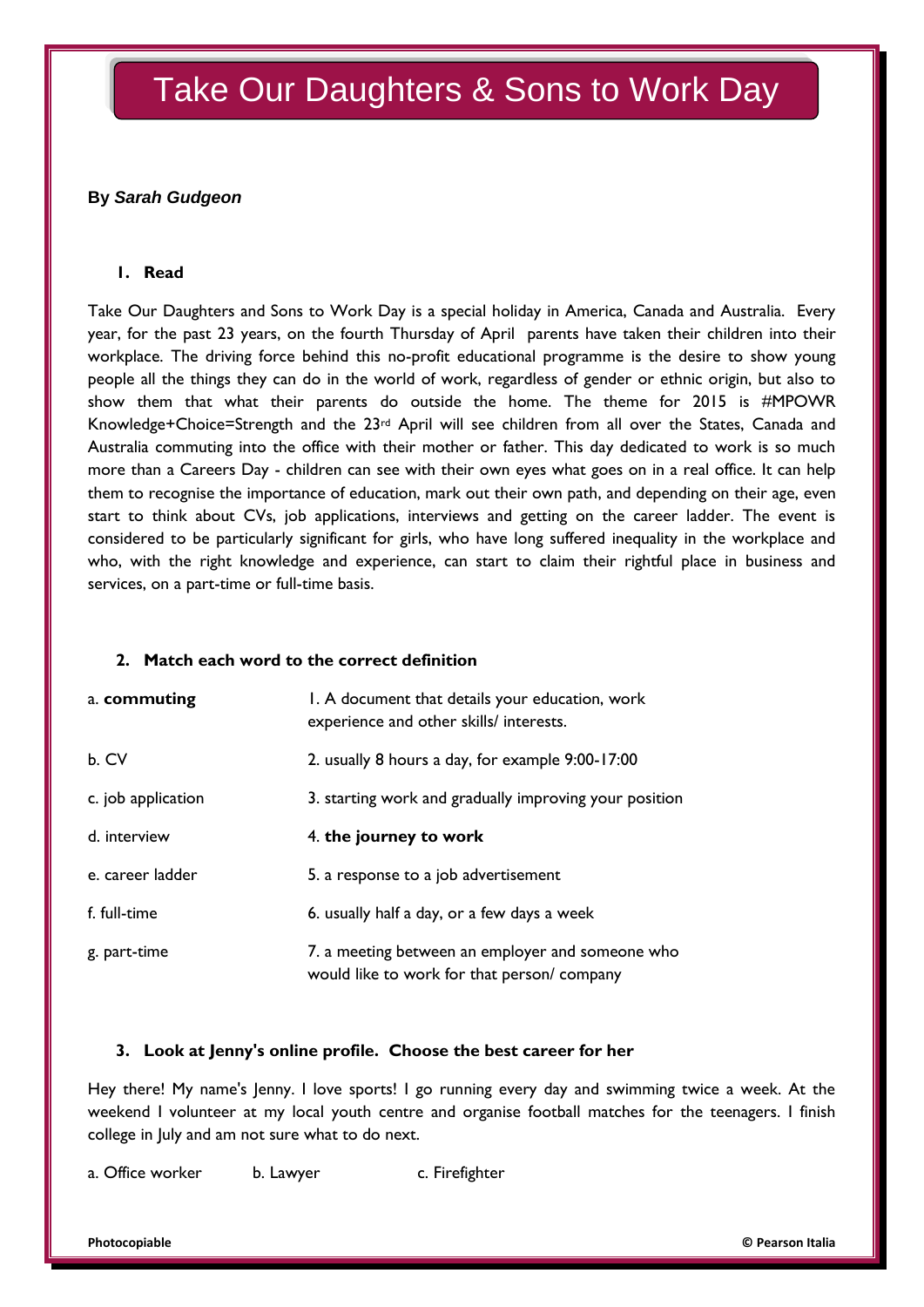- **4. Talk to a partner. Ask them questions about their hobbies and interests to find out what job YOU think would be perfect for THEM. You can use these questions to help you.**
- a. Do you like working outside or indoors?
- b. Do you like working in a team or on your own?
- c. Do you like using a computer?
- d. Do you like learning languages?
- e. Do you like travelling?
- f. Do you like cooking?